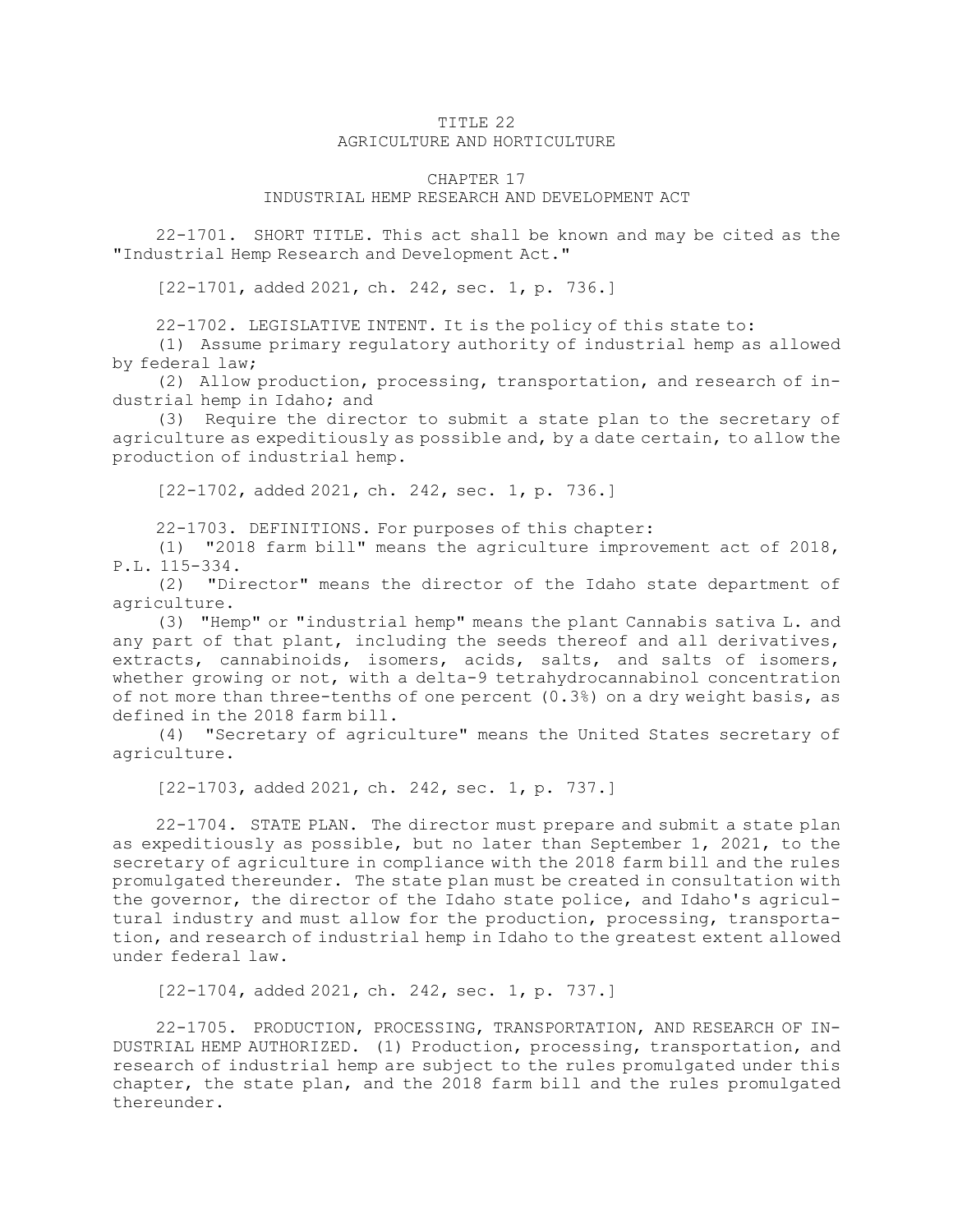(2) The director must expeditiously promulgate rules that are compliant with the 2018 farm bill in time to allow for the production, processing, transportation, and research of industrial hemp in Idaho under the state plan beginning with the spring 2022 growing season of industrial hemp. Any rule formulated and recommended by the Idaho state department of agriculture regarding the production, processing, transportation, or research of industrial hemp that is broader in scope or more stringent than federal law or regulations as outlined in the 2018 farm bill or that proposes to regulate an activity not regulated by the federal government is subject to the following additional requirements: the notice of proposed rulemaking and rulemaking record requirements under [chapter](https://legislature.idaho.gov/statutesrules/idstat/Title67/T67CH52) 52, title 67, Idaho Code, must clearly specify that the proposed rule, or portions of the proposed rule, are broader in scope or more stringent than federal law or regulations or regulate an activity not regulated by the federal government and delineate which portions of the proposed rule are broader in scope or more stringent than federal law or regulations or regulate an activity not regulated by the federal government.

(3) Once <sup>a</sup> state plan is accepted by the secretary of agriculture, the production, processing, transportation, and research of industrial hemp in Idaho will also be subject to the state plan.

(4) The department is authorized to promulgate rules establishing fees and penalties for violations associated with the provisions of this chapter.

(5) No penalty may be imposed against <sup>a</sup> person unless the person was given notice and opportunity for <sup>a</sup> hearing pursuant to the Idaho administrative procedure act, [chapter](https://legislature.idaho.gov/statutesrules/idstat/Title67/T67CH52) 52, title 67, Idaho Code. <sup>A</sup> person against whom the department has assessed <sup>a</sup> penalty under this chapter or the rules promulgated pursuant to this chapter may, within thirty (30) days of the final agency action making the assessment, appeal the assessment to the district court of the county in which the violation is alleged to have occurred.

(6) Notwithstanding any provision of this chapter:

(a) Rules promulgated under this chapter must be adopted through the negotiated rulemaking process; and

(b) The transportation of industrial hemp in interstate commerce may continue subject to the provisions of section [67-2921](https://legislature.idaho.gov/statutesrules/idstat/Title67/T67CH29/SECT67-2921), Idaho Code.

[22-1705, added 2021, ch. 242, sec. 1, p. 737.]

22-1706. INDUSTRIAL HEMP ADMINISTRATION FUND. There is hereby established in the dedicated fund in the state treasury the industrial hemp administration fund to which will be credited the revenues derived from fees and civil penalties collected as authorized by this chapter and rules promulgated under this chapter, as well as section [67-2921](https://legislature.idaho.gov/statutesrules/idstat/Title67/T67CH29/SECT67-2921), Idaho Code, and the rules promulgated under that section. Moneys in the fund must be used solely for carrying out the provisions of this chapter and the provisions of section [67-2921](https://legislature.idaho.gov/statutesrules/idstat/Title67/T67CH29/SECT67-2921), Idaho Code.

[22-1706, added 2021, ch. 242, sec. 1, p. 738.]

22-1707. EXCEPTIONS. Industrial hemp is not subject to inspection or indemnification pursuant to [chapter](https://legislature.idaho.gov/statutesrules/idstat/Title22/T22CH51) 51, title 22, Idaho Code, or chapters 2 and 5, [title](https://legislature.idaho.gov/statutesrules/idstat/Title69/) 69, Idaho Code.

[22-1707, added 2021, ch. 242, sec. 1, p. 738.]